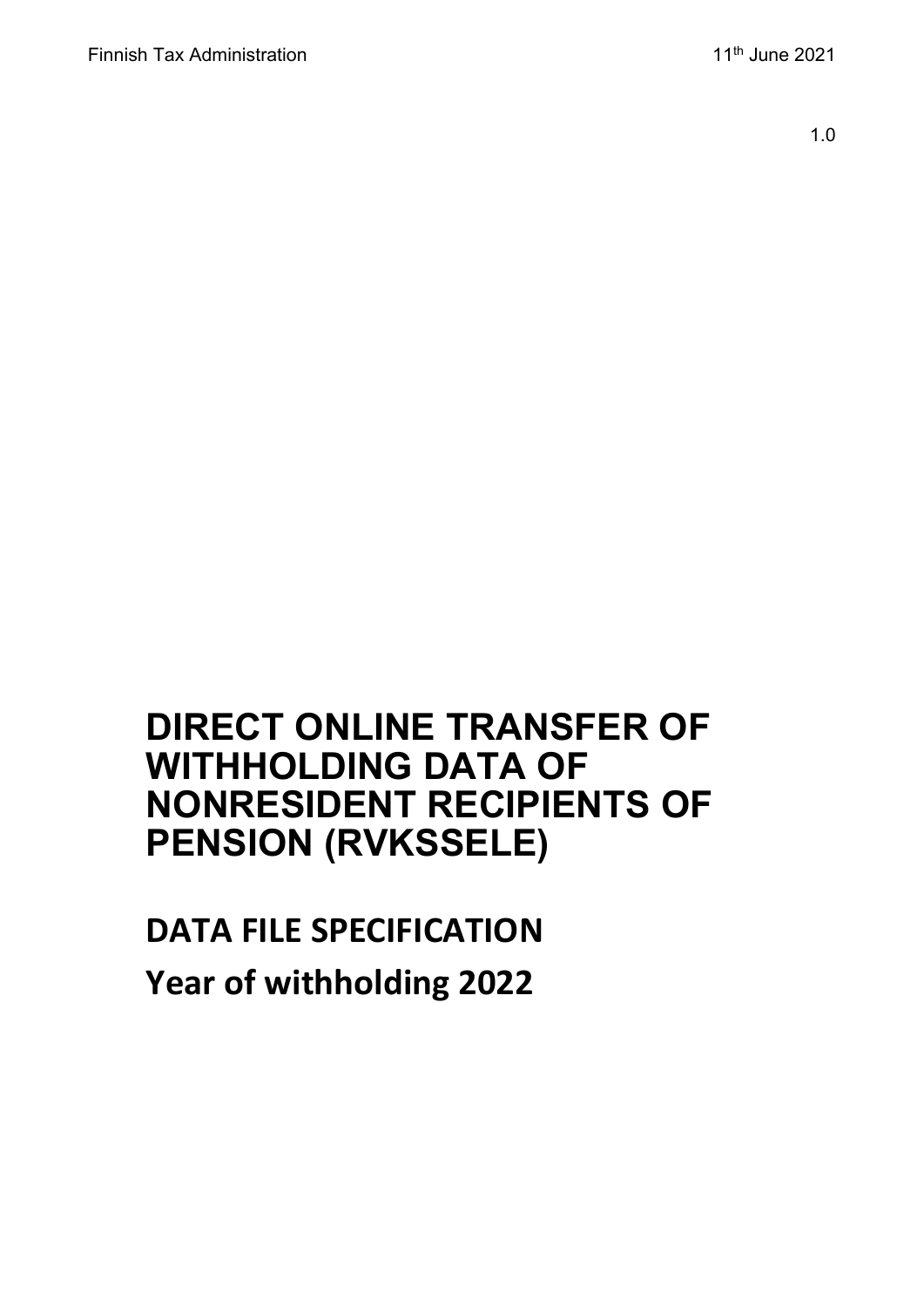### **TABLE OF CONTENTS**

| 1              | <b>INTRODUCTION</b>                                               | 3                       |
|----------------|-------------------------------------------------------------------|-------------------------|
| $\mathbf{2}$   | <b>DESCRIPTION OF THE INFORMATION FLOW AND SUBMITTAL OF FILES</b> | 3                       |
|                | 2.1                                                               |                         |
| $\mathbf{3}$   | <b>PERIOD OF VALIDITY</b>                                         | 4                       |
| 4              | <b>COMBINED INFORMATION FLOWS</b>                                 | $\overline{\mathbf{4}}$ |
| 5              | <b>CHANGES TO THE PREVIOUS VERSION</b>                            | $\overline{\mathbf{4}}$ |
| 6              | <b>DATA FORMAT SPECIFICATION</b>                                  | 5                       |
| $\overline{7}$ | <b>AUTOMATED CHECK PROCESSES</b>                                  | $\overline{7}$          |
| 8              | <b>MESSAGES</b>                                                   | $\overline{7}$          |
| 9              | TYPE OF PAYMENT CODE OF THE PENSION PAYMENT                       | 7                       |
|                | <b>10 PENSION INCOME FOR 2022</b>                                 | 8                       |
|                | <b>11 WITHHOLDING PERCENTAGE RATE FOR PENSIONS</b>                | 8                       |
|                | 12 CODE FOR SUCCESSFUL/NON-SUCCESSFUL REQUEST                     | 8                       |
|                | 13 COUNTRY CODE OF THE COUNTRY OF TAX RESIDENCE                   | 8                       |
|                | <b>14 EXAMPLE</b>                                                 | 8                       |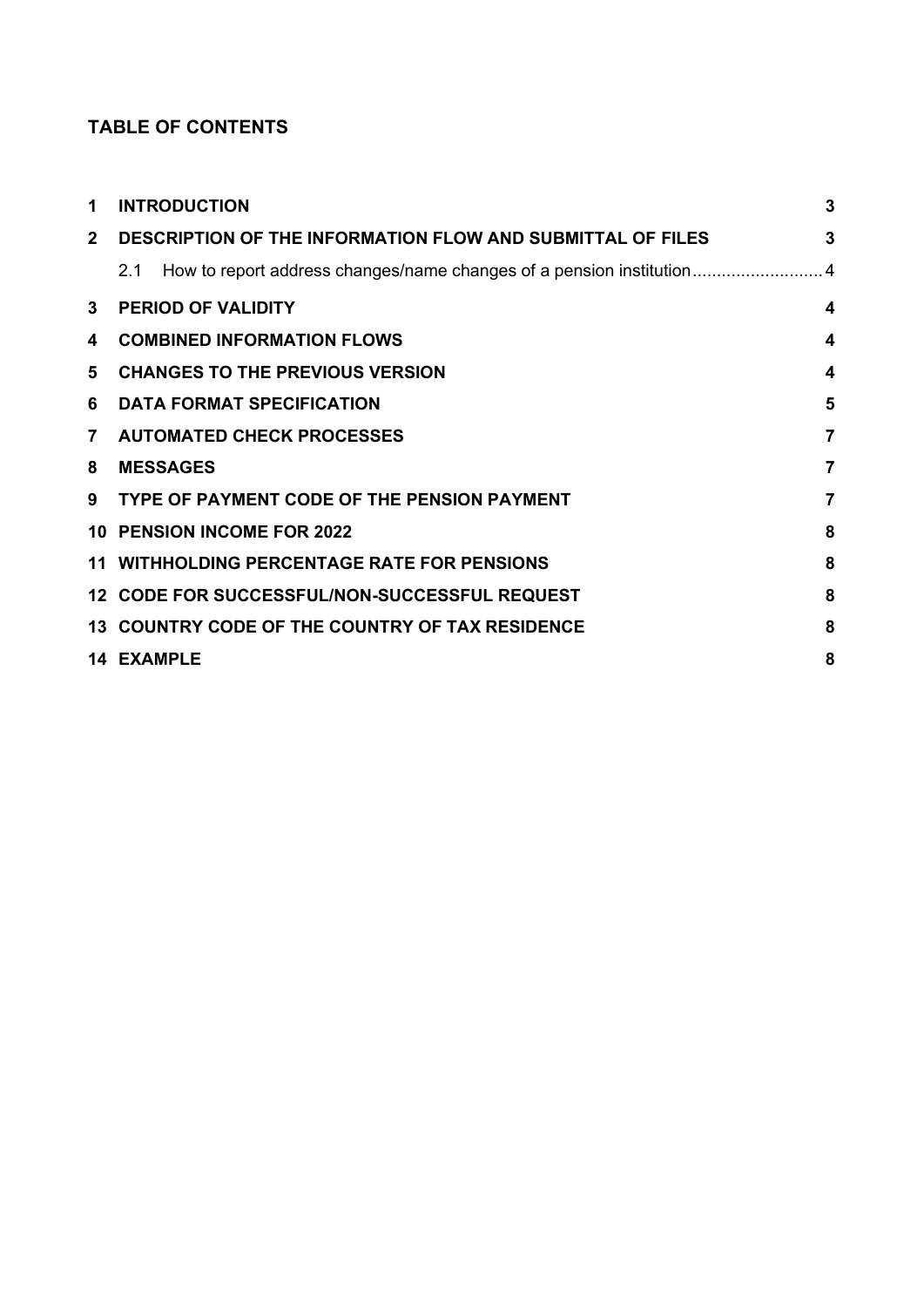### **Change history**

| <b>Date</b>                        | <b>Version</b> | Description                                         |
|------------------------------------|----------------|-----------------------------------------------------|
| $\,$ 11 $^{\rm th}$ June 2021 $\,$ | 1.0            | First version for the 2022 reporting year published |

### <span id="page-2-0"></span>**1 INTRODUCTION**

This guidance explains the structure of the required inbound file and the check procedures that follow. For more information, see [General](https://www.vero.fi/contentassets/38c6e70f10b342cdba4716e904c3edbf/sahkoisen-ilmoittamisen-yleiskuvaus_6.4versio_engl.pdf)  [description for electronic filing of information returns \(pdf\)](https://www.vero.fi/contentassets/38c6e70f10b342cdba4716e904c3edbf/sahkoisen-ilmoittamisen-yleiskuvaus_6.4versio_engl.pdf) *(tax.fi > About us > IT developers > Data format specifications> General description for electronic filing of information returns)*.

### <span id="page-2-1"></span>**2 DESCRIPTION OF THE INFORMATION FLOW AND SUBMITTAL OF FILES**

For information on how to make a request for online transfer, on the procedures involved and on the e-services available for the transfer, see the instructions titled [Nonresident recipients of pension benefits](https://www.vero.fi/contentassets/4be5ede7345a4b32a394d7a230ae807c/finnish-tax-administration-nonresident-recipients-of-pension-benefits--instructions-for-direct-transfers-of-withholding-data-prepayment-year-2022.pdf)  [instructions for direct transfers of withholding data, 2022 \(pdf\)](https://www.vero.fi/contentassets/4be5ede7345a4b32a394d7a230ae807c/finnish-tax-administration-nonresident-recipients-of-pension-benefits--instructions-for-direct-transfers-of-withholding-data-prepayment-year-2022.pdf) (*tax.fi > About us > IT developers > Data format specifications > Direct transfers and other e-filings > Form/instructions*)

Guidance and Data File Specifications are posted each year at [Direct](https://www.vero.fi/en/About-us/it_developer/data-format-specifications/specifications__direct_data_transfers_a/)  [transfers and other e-filings](https://www.vero.fi/en/About-us/it_developer/data-format-specifications/specifications__direct_data_transfers_a/) (*tax.fi > IT\_developers > Data format specifications > [Direct transfers and other e-filings](https://www.vero.fi/en/About-us/it_developer/data-format-specifications/specifications__direct_data_transfers_a/))*

For more information on how filers must identify themselves electronically, and on the specific positions where the check routine for authorizations is effected in the information flow, click [Methods of sign-in, Roles, rights to](https://www.ilmoitin.fi/webtamo/sivut/IlmoituslajiRoolit?kieli=en&tv=RVKSSELE)  [represent organizations](https://www.ilmoitin.fi/webtamo/sivut/IlmoituslajiRoolit?kieli=en&tv=RVKSSELE)

Based on the Business ID of the party making the request, the answer file sent back will include the corresponding sets of data. Based on the Business ID of a pensions institution, the system will print the name of the institution on any letters and correspondence sent to pension recipients.

If the IT service provider needs to divide the files that have been requested by one and the same Business ID into several different sets, there are additional spaces that can be used for this purpose. They are the positions 242 to 416, position 530, positions 541 to 590, and positions 597 to 650. The Tax Administration will not alter the value of these positions.

Enquiries by e-mail to:

– tiedonsiirto(at)vero.fi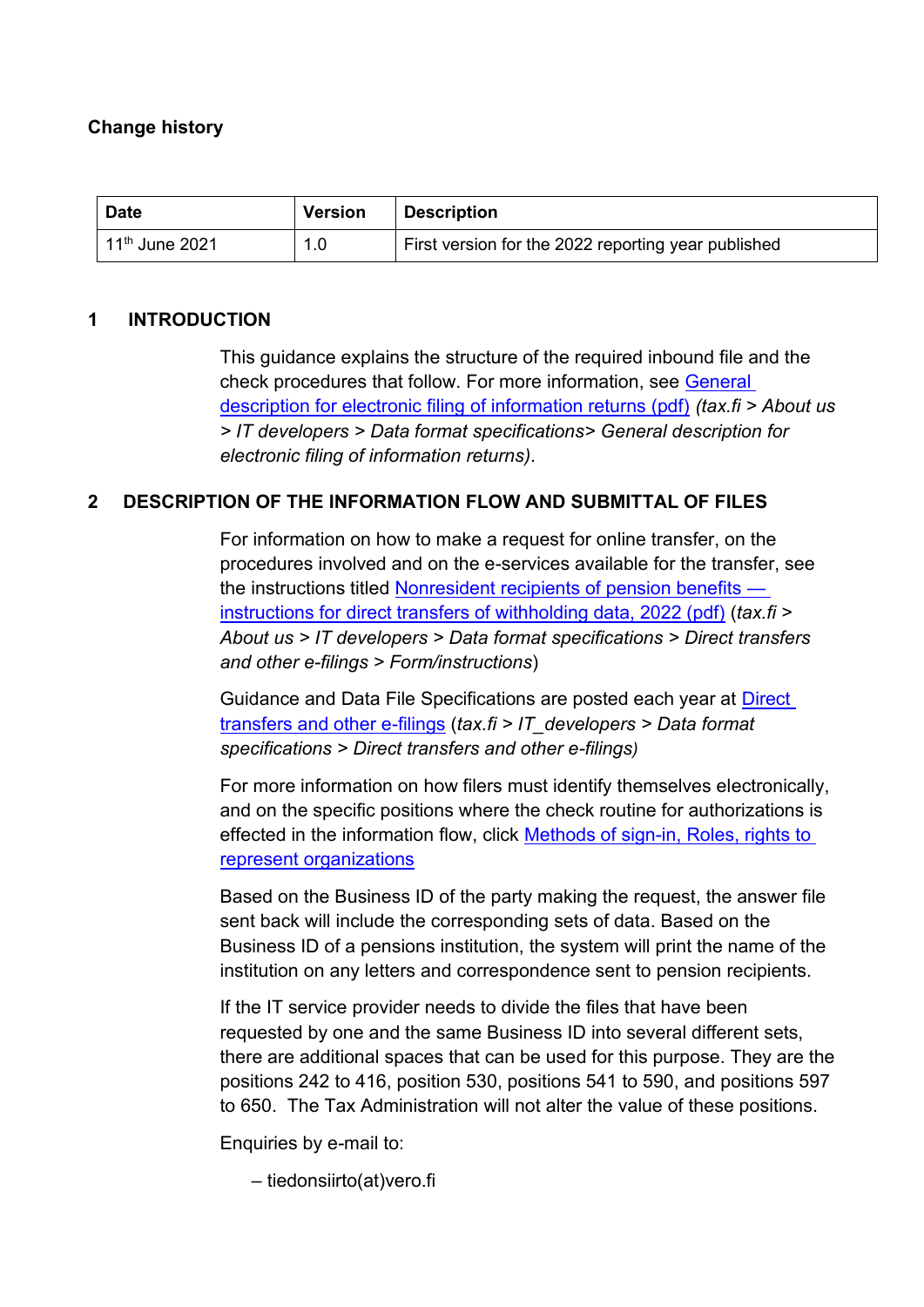### <span id="page-3-0"></span>**2.1 How to report address changes/name changes of a pension institution**

If the pension institution or insurance company has changed its business name or address, the Tax Administration must be notified by e-mail, to:

– tiedonsiirto(at)vero.fi.

### <span id="page-3-1"></span>**3 PERIOD OF VALIDITY**

This specification sets out the requirements of file formatting that will be available for testing on 14 September 2021 in the test environment (https://testi.ilmoitin.fi/), and as of 28 September 2021 in the live environment, and continue to be in force until a new version of this specification is released.

The last date for requests is 8 November 2021.

#### <span id="page-3-2"></span>**4 COMBINED INFORMATION FLOWS**

You may not send us any other data flows in the same file with this data flow.

### <span id="page-3-3"></span>**5 CHANGES TO THE PREVIOUS VERSION**

| <b>Version</b> | <b>Position</b> | Data element                                    | <b>Description</b>                                                                                                                                                                          |
|----------------|-----------------|-------------------------------------------------|---------------------------------------------------------------------------------------------------------------------------------------------------------------------------------------------|
| 1.0            | $9 - 12$        | Year of withholding                             | The year is changed.                                                                                                                                                                        |
|                | 417-418         | Country code of the country of tax<br>residence | Added a description text:<br>If no country code is available<br>or known, enter XX - Other; or<br>enter ZZ - Unknown. In this<br>case, no Country name needs<br>to be entered.              |
|                | 454-455         | Citizenship by country code                     | Added a description text:<br>If no country code is available<br>or known, enter XX - Other; or<br>enter $ZZ -$ Unknown. In this<br>case, no Citizenship needs to<br>be spelled out in words |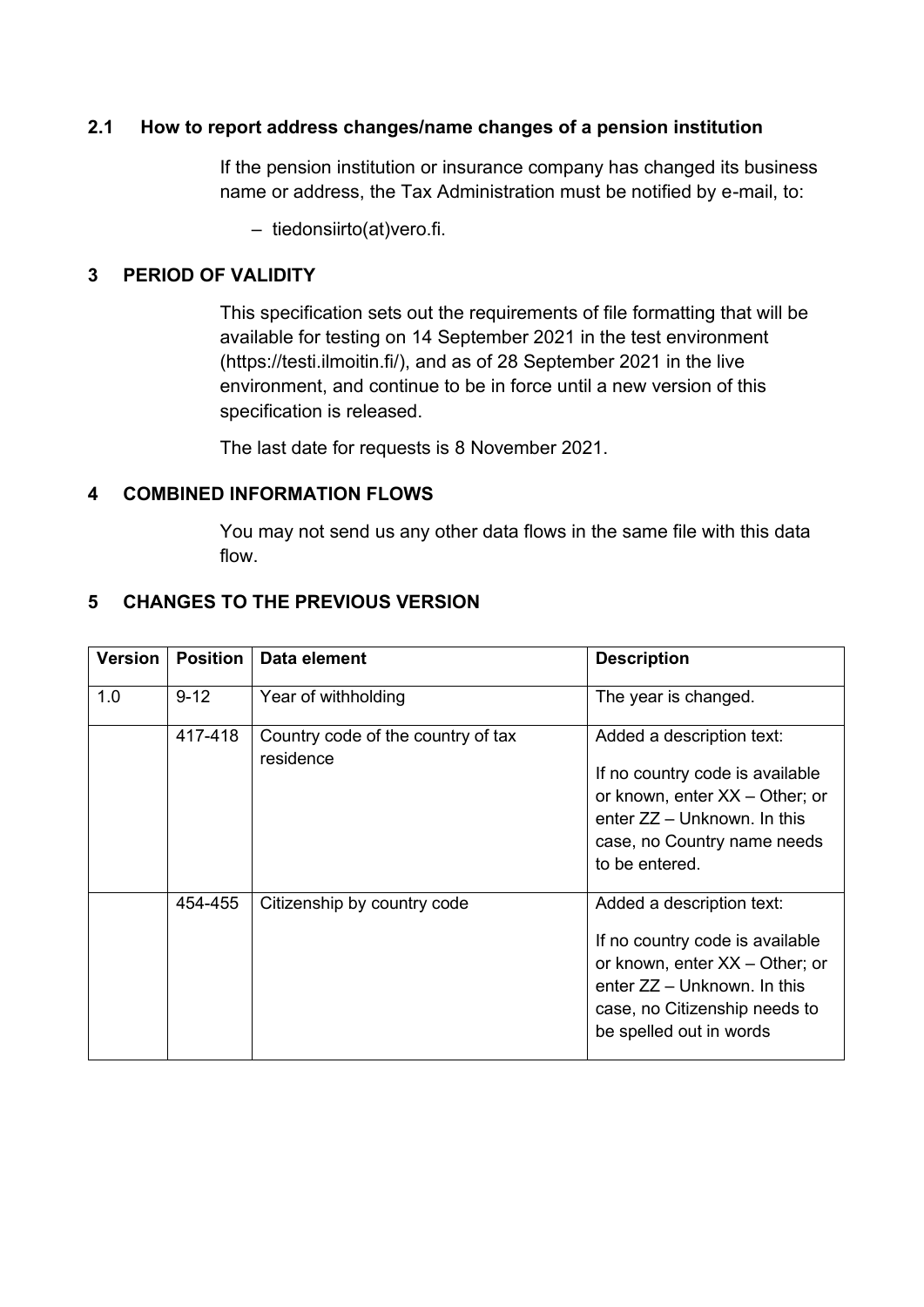### <span id="page-4-0"></span>**6 DATA FORMAT SPECIFICATION**

### **Setup of the request file**

| <b>Positio</b><br>$\mathsf{n}$ | P <br>$\mathbf v$ | <b>LT</b> | <b>Description</b>                                                                                                                                                                          | <b>Format</b>    | <b>Values</b>   |
|--------------------------------|-------------------|-----------|---------------------------------------------------------------------------------------------------------------------------------------------------------------------------------------------|------------------|-----------------|
| $1 - 8$                        | P                 |           | Identifier                                                                                                                                                                                  | AN <sub>8</sub>  | <b>RVKSSELE</b> |
| $9 - 12$                       | P                 |           | Year of withholding<br>The year of withholding is the calendar year in which<br>the tax card becomes effective, i.e. the year for<br>which the withholding data is given.                   | <b>VVVV</b>      | 2022            |
| $13 - 23$                      | P                 |           | Pension recipient's Finnish personal identity code.                                                                                                                                         | HETU2            |                 |
| 24-32                          | P                 |           | Business ID of the sender of the request                                                                                                                                                    | <b>YTUNNUS2</b>  |                 |
| 33-41                          | P                 |           | Pension payer's Business ID<br>This data element is mandatory even if the same<br>Business ID is repeated because it was already<br>given in the previous data element.                     | <b>YTUNNUS2</b>  |                 |
| 42-141                         | P                 |           | Pension recipient's last name                                                                                                                                                               | AN100            |                 |
| 142-241 P                      |                   |           | Pension recipient's first names                                                                                                                                                             | AN100            |                 |
| 242-416                        |                   |           | Additional space                                                                                                                                                                            |                  |                 |
| 417-418 P                      |                   |           | Country code of the country of tax residence<br>If no country code is available or known, enter XX -<br>Other; or enter ZZ - Unknown. In this case, no<br>Country name needs to be entered. | <b>MAATUNNUS</b> |                 |
| 419-453 V                      |                   |           | Country name                                                                                                                                                                                | AN35             |                 |
| 454-455 P                      |                   |           | Citizenship by country code<br>If no country code is available or known, enter XX -<br>Other; or enter ZZ - Unknown. In this case, no<br>Citizenship needs to be spelled out in words.      | <b>MAATUNNUS</b> |                 |
| 456-490 V                      |                   |           | Citizenship (spelled out)                                                                                                                                                                   | AN35             |                 |
| 491-492 V                      |                   |           | Second citizenship by country code                                                                                                                                                          | <b>MAATUNNUS</b> |                 |
| 493-527 V                      |                   |           | Second citizenship (spelled out)                                                                                                                                                            | AN35             |                 |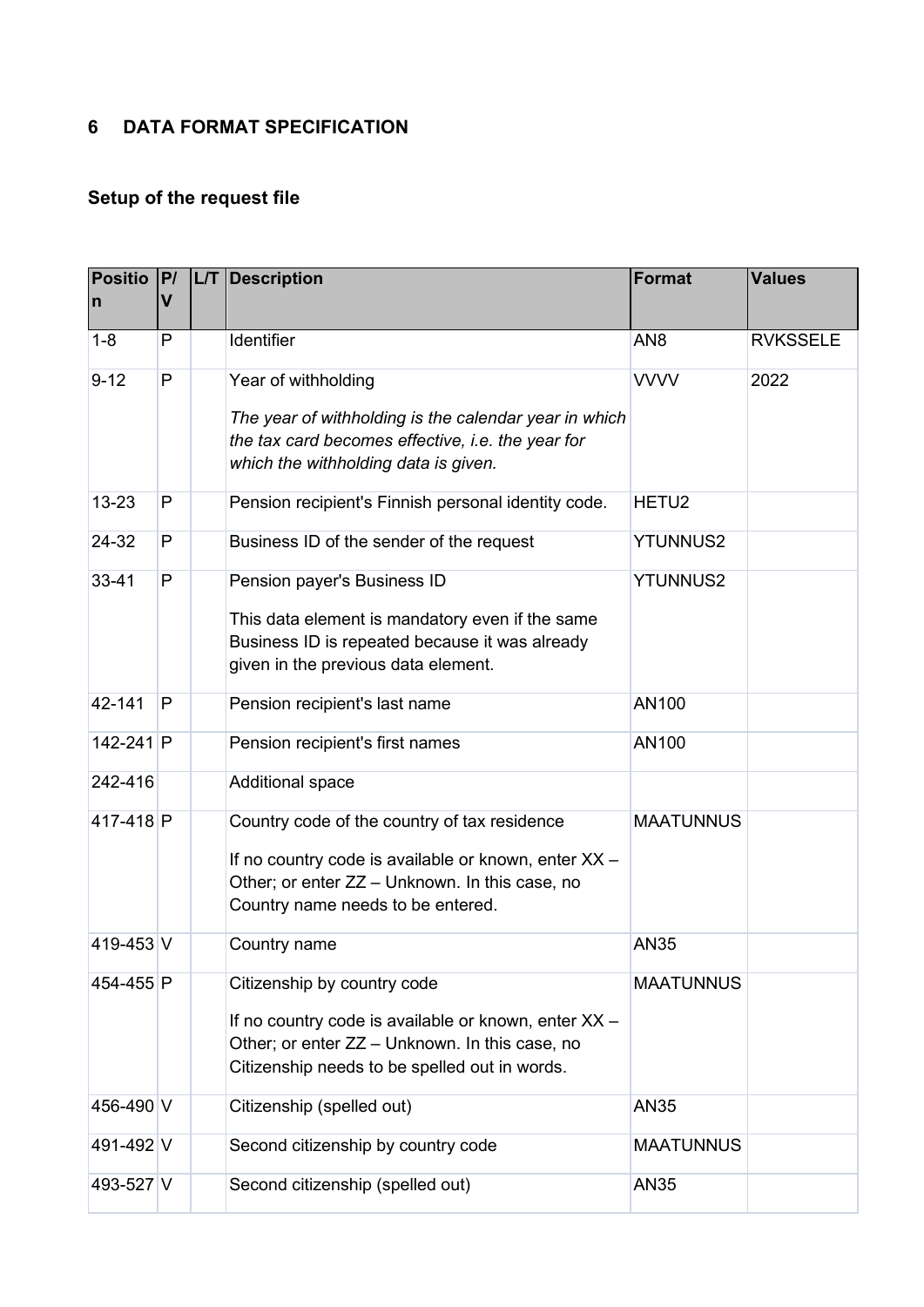| Positio P/<br>In | L/T | Description                                                                                          | <b>Format</b> | <b>Values</b>                                               |
|------------------|-----|------------------------------------------------------------------------------------------------------|---------------|-------------------------------------------------------------|
| 528-529 P        |     | Type of payment code of the pension payment<br>See 9. Type of payment code of the pension<br>payment | AN2           | B0, B1, B2, B3,<br>B4, B5, B7,<br>B8, B9,<br>P4, P5, P6, P7 |
| 530              |     | <b>Additional space</b>                                                                              |               |                                                             |
| 531-540 P        |     | Pension income for 2022<br>See 10. Pension income for 2022                                           | $+N10$        |                                                             |
| 541-590          |     | <b>Additional space</b>                                                                              |               |                                                             |

### **Setup of the Tax Administration's answer file**

| <b>Positio</b><br>$\mathsf{I}$ | P/<br>V | <b>Description</b>                                                                                                      | <b>Format</b>  | <b>Value</b>  |
|--------------------------------|---------|-------------------------------------------------------------------------------------------------------------------------|----------------|---------------|
| 591-593                        |         | Withholding percentage rate for pensions<br>See 11. Withholding percentage rate for pensions                            | N3             |               |
| 594                            |         | Code for successful/non-successful request<br>See 12. Code for successful/non-successful request                        | N <sub>1</sub> | 0, 1, 2, 4, 5 |
| 595-596                        |         | Country code of the country of tax residence<br>See 13. Country code of the country of tax residence                    | MAATUNNUS      |               |
| 597-650                        |         | Additional space<br>This data element can be used freely by the payer of<br>pensions or by the filer of a request file. |                |               |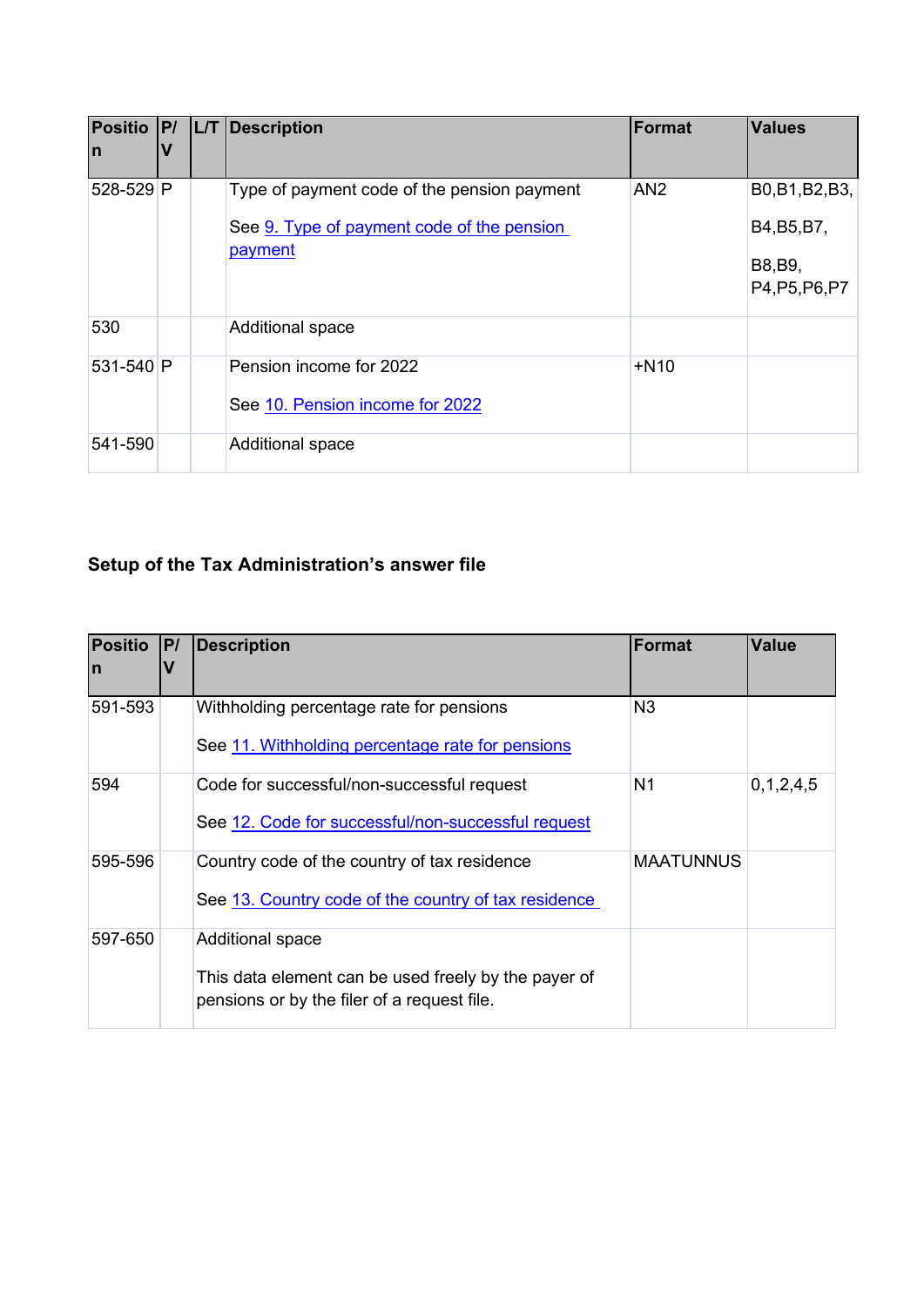### <span id="page-6-0"></span>**7 AUTOMATED CHECK PROCESSES**

| New/<br>Chang<br>ed | ID  | <b>Description of rule</b>                                                                                                                                                                          |
|---------------------|-----|-----------------------------------------------------------------------------------------------------------------------------------------------------------------------------------------------------|
|                     | 650 | The required record length is 650 characters.<br>#294; Length of a fixed-length entry is too short. Pad the record with blank<br>spaces so it reached the required length as per the Specification. |

The check routines will be run only on request material.

#### <span id="page-6-1"></span>**8 MESSAGES**

This information flow has no messages.

### <span id="page-6-2"></span>**9 TYPE OF PAYMENT CODE OF THE PENSION PAYMENT**

B0 = Pensions, treated as capital income, based on voluntary retirement pension insurance contracts, tax raised by 50%

B1 = Employment pension paid by public bodies (not from business activity)

B2 = Other payments based on social-security legislation (such as employment pension, farm closure pension or accident indemnity pension)

B3 = Other than employment pension, paid by Kela or by Finnish State Treasury.

B4 = Contract-based pension deemed as earned income (including voluntary retirement pension contracts signed either by the beneficiary or by the employer)

B5 = Pensions paid by public bodies, derived from business activity

B7 = Other pension type than referred to above in B1-B5 and B8 below. (e.g. motor accident insurance contract, other risk insurance contract)

B8 = Contract-based pension deemed as capital income (including voluntary retirement pension contracts signed by the beneficiary)

B9 = Pensions based on voluntary retirement pension insurance contracts, raised by 20 percent (enter the original amount without the 20-percent increase)

P4 = Payments derived from long-term savings contracts, deemed as earned income

P5 = Payments derived from long-term savings contracts, deemed as capital income